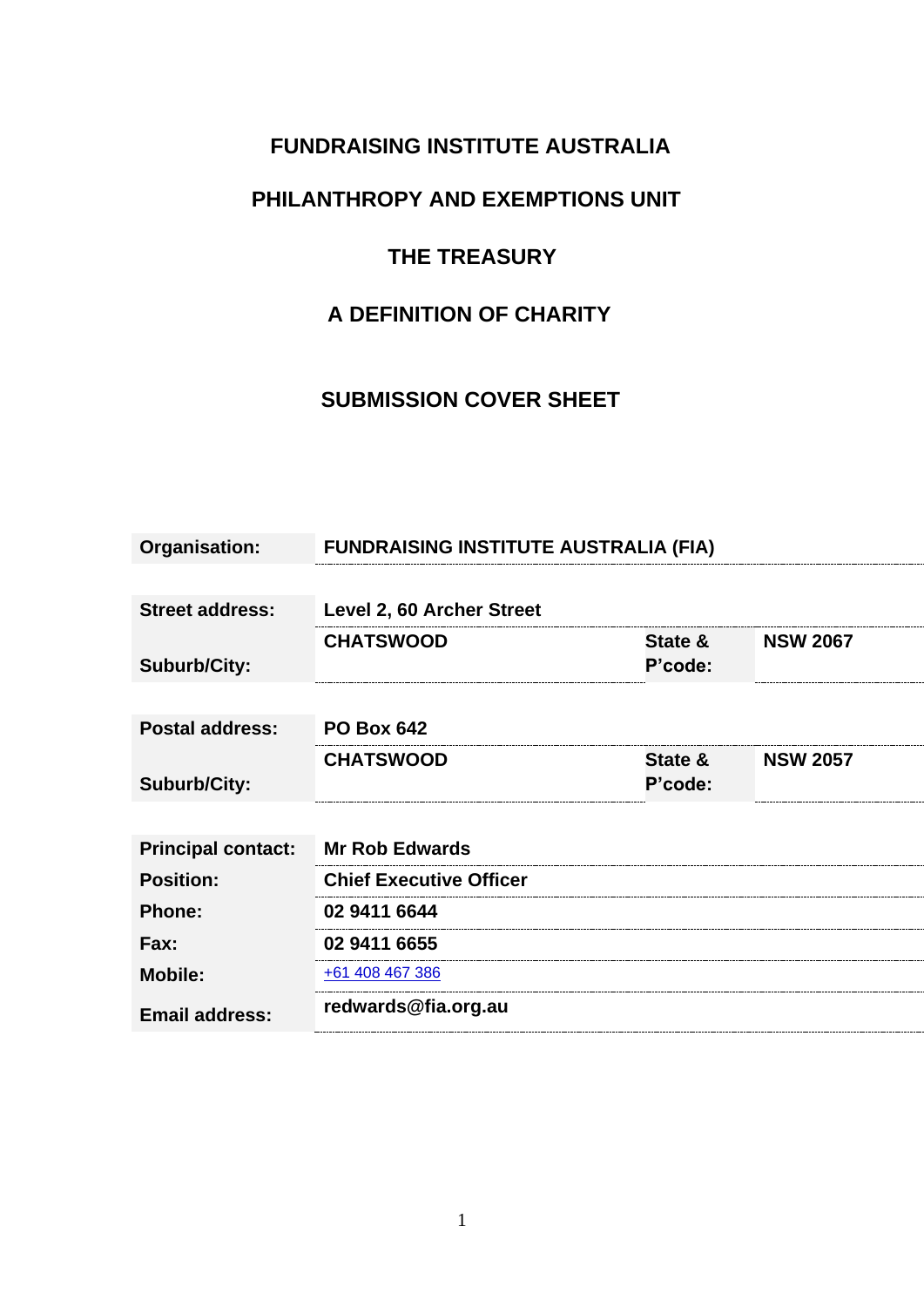### **FUNDRAISING INSTITUTE AUSTRALIA SUBMISSION**

### **PHILANTHROPY AND EXEMPTIONS UNIT THE TREASURY**

#### **A DEFINITION OF CHARITY**

#### **About Fundraising Institute Australia (FIA)**

Established in 1968, FIA's purpose is to make the world a better place by advancing professional fundraising through promotion of standards, professional development pathways and measurable credentials so that our members achieve best practice.

The FIA has developed the [Principles & Standards of Fundraising Practice](http://www.fia.org.au/pages/principles-standards-of-fundraising-practice.html) as the professional fundraiser's guide to ethical, accountable and transparent fundraising. The Principles & Standards are vital to how the fundraising profession is viewed by donors, government, the community and fundraisers.

In order to achieve its mission, FIA conducts the following activities:

- Promotes and enhances education, training and professional development of fundraisers.
- Provides a resource of fundraising information.
- Is an advocate for the fundraising sector to Government, industry and the community.
- Supports and promotes the certification of fundraisers.
- Develops standards and codes of practice.
- Promotes and enhances fundraising as a profession.
- Promotes and encourages research into fundraising and philanthropic giving.

#### **Introduction to issues in consultation paper**

In this submission, FIA will answer the discussion questions with a view to considering the major issues raised in the consultation paper, which are:

- the requirement for all charities to satisfy a "public benefit" precondition;
- the removal of a presumption of public benefit under the first 3 heads of charity, ie the relief of poverty, the advancement of education and the advancement of religion;
- whether an organisation qualifies as a charity if it has a dominant charitable purpose or whether it is required to have exclusively charitable purposes; and
- consideration of disqualifying activities, such as involvement in illegal activities and engagement in political activities that are more than ancillary or incidental to the charity's purpose.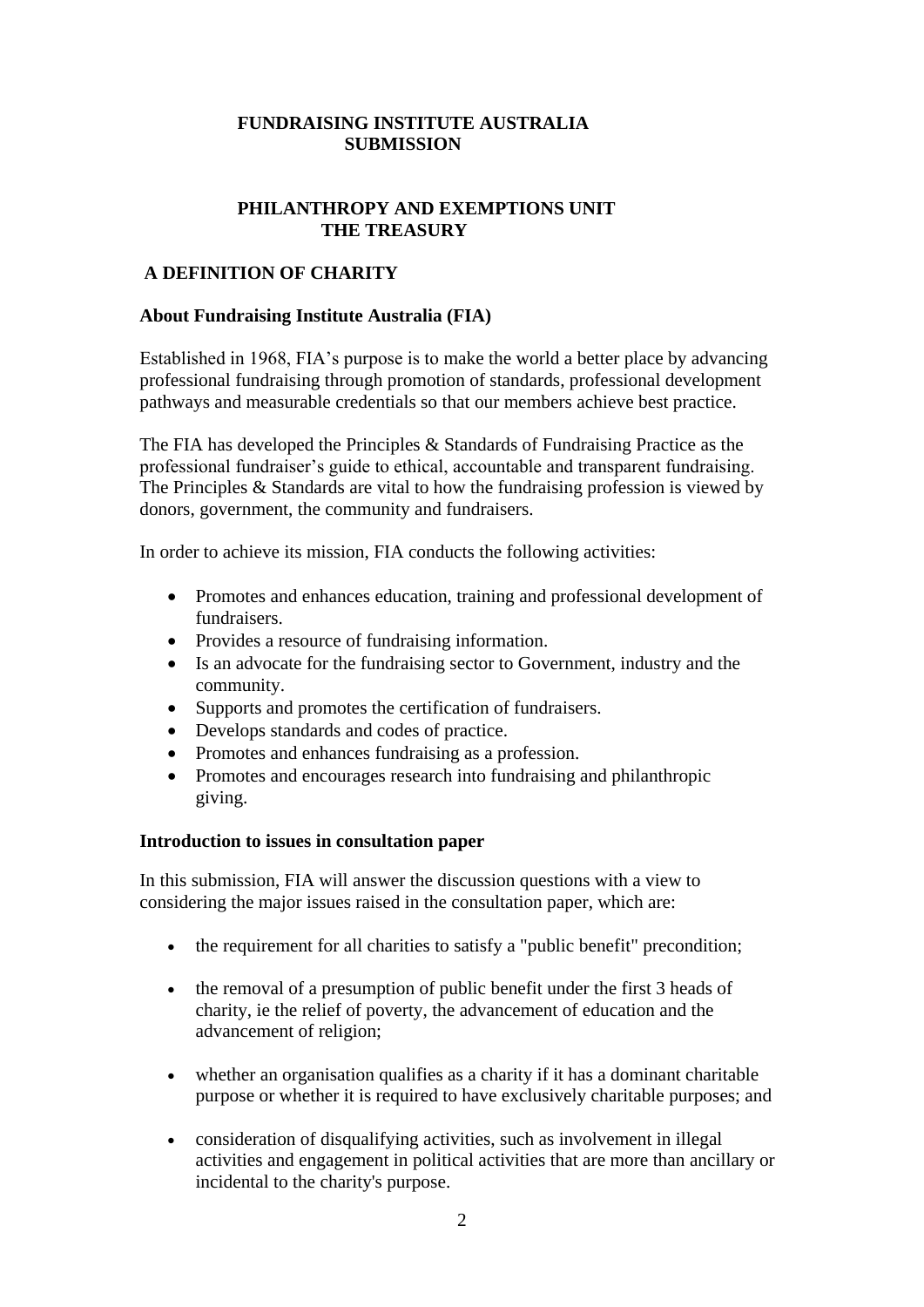FIA expresses reservations about revisiting or legislating the definitions in the *Charities Bill 2003*, given its history as follows.

The Australian government introduced the *Charities Bill 2003* in an attempt to define charitable activities. The Bill was withdrawn, however, after advice from the Board of Taxation in December 2003 that it 'failed to achieve the level of clarity and certainty' that was intended (Board of Taxation 2003). Having failed in its attempt to introduce a legislative definition of a 'charity', the Government decided to continue to rely on the common law meaning. The only change was to extend the definition 'to include non-profit child care available to the public, self-help groups with open and non-discriminatory membership, and closed or contemplative religious orders ' (Commonwealth Treasurer, 2004).

In addition, legislation was tabled in 2004, requiring charities, public benevolent institutions and health promotion charities to be endorsed by the Tax Commissioner in order to access relevant taxation concessions. The amendments extended the endorsement processes currently undertaken by the ATO to all taxation concessions, to which charities, public benevolent institution and health promotion charities are entitled (ATO, 2004a). The changes updated the list of charities, but the same method of self-assessment — 'It is your responsibility to advise the Tax Office if you are no longer entitled to endorsement' — and hands-off regulation continue (ATO, 2004b:31).

In other words, the entire focus of reform to date has been in taxation compliance, with little regard to informing the donor of the activities and performance of charities. (G. Johns, 'Charities Reform in Australia', *Agenda*, Volume 11, Number 4, 2004, pages 293-306). The situation has not changed since 2004.

#### **Summary of FIA's position**

The following points summarise FIA's position, the reasoning for which is expanded on in its answers to Treasury's questions.

- 1. FIA opposes the reintroduction of the *Charities Bill 2003*, as it is not adequate to meet the needs of modern charities and is outdated in the light of recent High Court and Full Federal Court decisions ie *Commissioner of Taxation v Word Investments Ltd* [2008] HCA 55, *Commissioner of Taxation v Wentworth District Capital Ltd* [2011] FCAFC 42, *Commissioner of Taxation v Co-operative Bulk Handling Ltd* [2010] FCAFC 155.
- 2. FIA supports the current exemption provisions of the *Income Tax Assessment Act 1997 (Cth).*
- 3. FIA is of the view that the proposed Unrelated Business Income Tax is very unclear to what the tax will apply or why it is to be enacted. The tax is contrary to the Henry Review recommendations, which are supported by FIA, which recommended that the sector remain untaxed.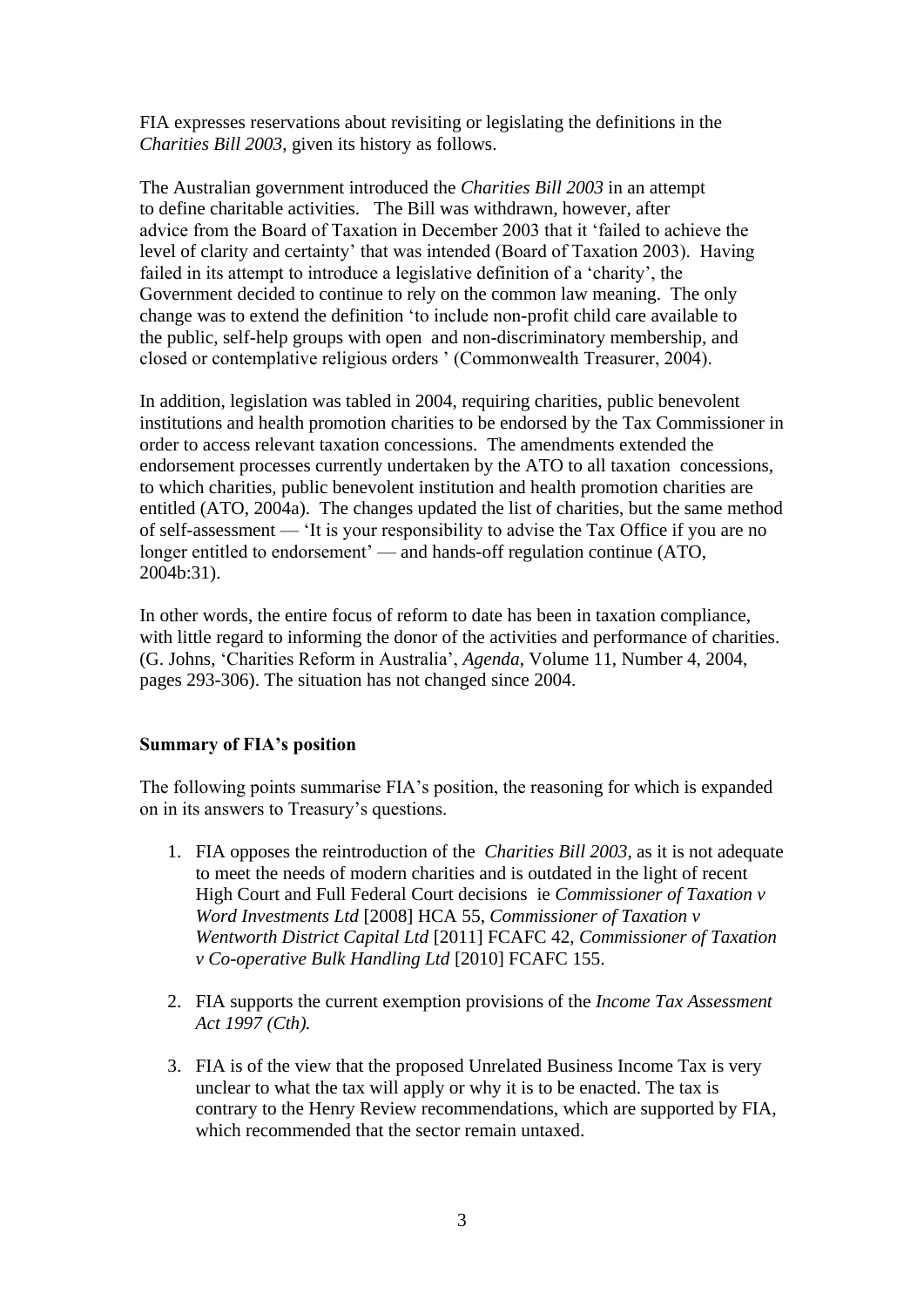- 4. FIA supports the recommendation for a 'public benefit' definition by the 2010 Senate Economics Committee Inquiry with the proviso that care should be taken that regulation of charities does not unnecessarily fetter or hamper their activities or distribution of surpluses to beneficiaries through overzealous regulation.
- 5. FIA supports the inclusion of the following categories in a statutory definition of charity or charitable purpose:
- community based social, recreational or sporting activities provided that the benefits are not conferred on private members but to beneficiaries as with charities in other categories;
- organisations carrying out advocacy in the furtherance of a charitable purpose as a primary mission even if the advocacy was not restricted to one particular purpose but a number of different purpose;
- the purpose of protecting and promoting human rights be included as a charitable purpose in its own right.
- 6. FIA recommends that it would be of public benefit to remove the limitations on ADRFs to enable them to plan for disaster appeals, accrue funds at any time before, during and after a disaster, and apply the funds to more than one disaster.

#### **FIA's responses to each question**

### **1. Are there any issues with amending the 2003 definition to replace the 'dominant purpose' with the requirement that a charity have an exclusively charitable purpose?**

FIA supports the current legislation, in particular the exemption provisions of the *Income Tax Assessment Act 1997 (Cth).*

Treasury is referred to the *Henry Report 2010*, para B 32. Income tax concessions for NFPs are not detrimental to charities or the economy. Income tax exemption is not necessarily a concession, as implied in the Treasury paper. For example, churches, religious organisations and charities have never been subject to payment of income tax. Therefore, the tax has not been foregone or conceded; it has never been collected. Mutuality is not equivalent to tax expenditure.

As both the High Court of Australia and Full Federal Court of Australia has pointed out in several recent cases, the correct test is what is the purpose of the NFP, not what is the activity of the NFP. Both the High Court and Full Federal Court have consistently applied this test, which is not an invention of the courts, but is grounded in the exemption provisions of the *Income Tax Assessment Act 1997 (Cth).* The courts' interpretation has not extended or stretched the meaning of these exemptions, but has applied their ordinary meaning to modern methods of fundraising and activities carried out by NFPs.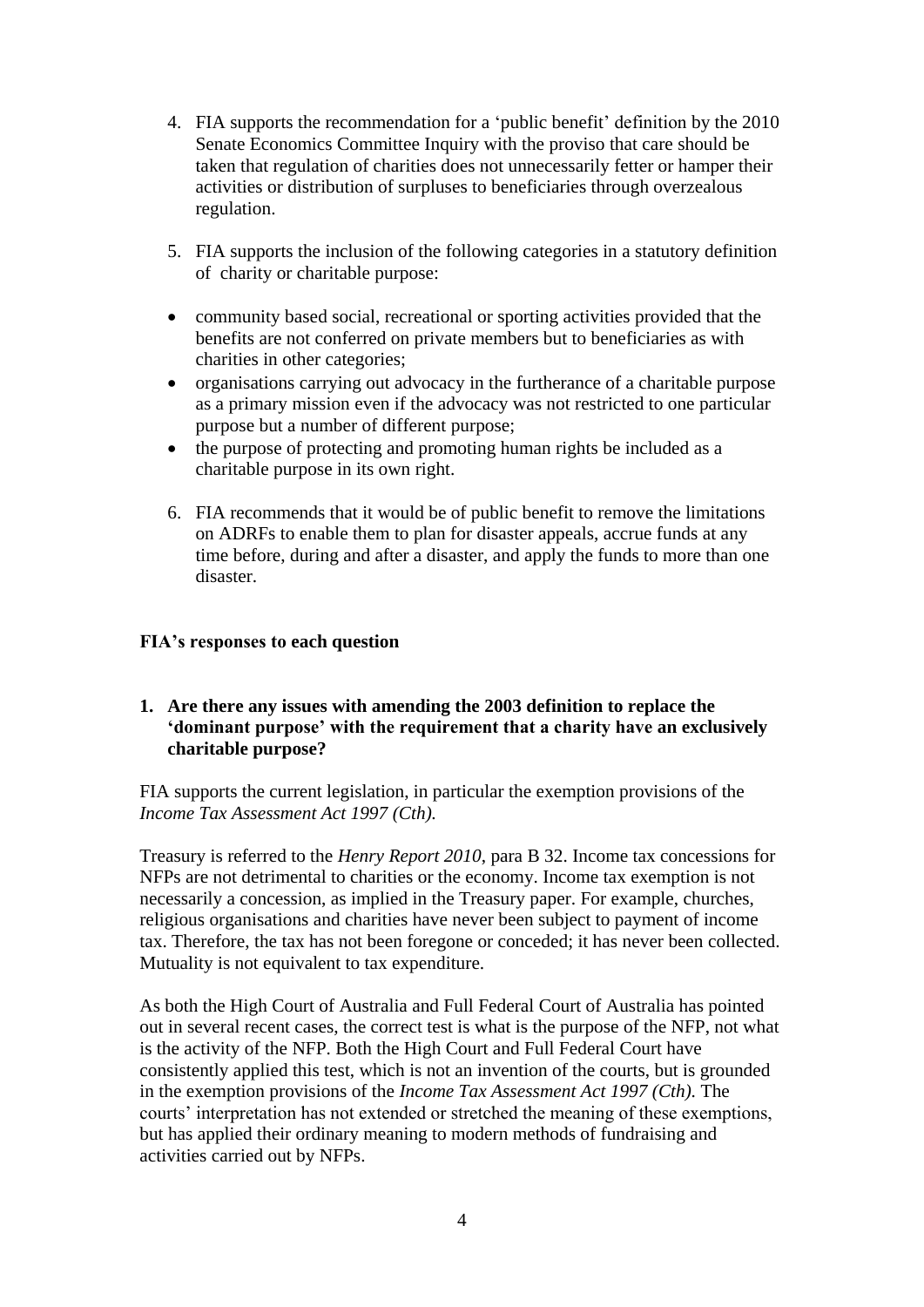It is too limiting in a rapidly and continuously changing economic environment to specify what activities an NFP is allowed to conduct in pursuit of its objects, as this may cause the NFP to miss a valuable opportunity to raise funds for its cause. It is simply common sense that an NFP may engage in practical activities to raise funds, rather than relying solely on donations or other passive forms of fundraising such as bequests. This has been emphasised in a series of decisions by the High Court of Australia and the Federal Court of Australia, (ie *Commissioner of Taxation v Word Investments Ltd* [2008] HCA 55, *Commissioner of Taxation v Wentworth District Capital Ltd* [2011] FCAFC 42, *Commissioner of Taxation v Co-operative Bulk Handling Ltd* [2010] FCAFC 155) which are discussed below.

*Commissioner of Taxation v Word Investments Ltd* [2008] HCA 55. It is worth noting that the arguments of the Commissioner of Taxation were rejected at every level from the Administrative Appeals Tribunal to the High Court of Australia. The most important part of the judgment was the High Court's emphasis on purpose, ie that the goal of making a profit was not an end in itself, but was incidental to its charitable purposes. The profits were not distributed to shareholders, but to charities supported by Wycliffe Bible Translators (International).

*Commissioner of Taxation v Wentworth District Capital Ltd* [2011] FCAFC 42. The Full Federal Court agreed with the trial judge that a bank established in the town of Wentworth was exempt from paying income tax under ss 50-1 and 50-10 of the *Income Tax Assessment Act 1997 (Cth)* because the main or dominant purpose for which it was established was a community service, ie the facilitation of face-to-face banking services which provided a substantial benefit to the community of Wentworth that was both real and tangible. As the Commissioner agreed, "service imports delivery of some practical help, benefit or advantage", in this case, operation of a community bank on a not-for-profit basis.

*Commissioner of Taxation v Co-operative Bulk Handling Ltd* [2010] FCAFC 155. In effect, the Full Federal Court decided that financial success alone does not disqualify a NFP for claiming a tax exemption. The Full Federal Court acknowledged that Co-operative Bulk Handling had grown and expanded considerably since its inception in 1933, but it still remained a co-operative dedicated to the purpose of promoting the development of agricultural resources in Australia and was therefore entitled to exemption under s 50-1 of the *Income Tax Assessment Act 1997 (Cth).* By retaining its co-operative structure, it fulfilled the special condition that it was not carried on for the profit or gain of its individual members.

It is also worth noting that Treasury, at para 48 of the consultation paper, confuses the concepts of 'profit' and 'surplus.' These two concepts must be distinguished. For profit companies distribute profits to their shareholders as a reward for investment. Not for profit organisations in all jurisdictions are specifically prohibited from distributing surplus income to their members, even on winding up. They must apply their surplus for the benefit of their beneficiaries, or on winding up, give the surplus to another organisation with similar objects. Generation of a surplus should by no means be considered generation of profit in the commercial sense. The explanatory material to the *Charities Bill 2003* is flawed for this reason. It is correct that in *Word Investments*, the company was separate to the charity and generated profits; however these were not distributed to shareholders, but applied for the charity's purpose.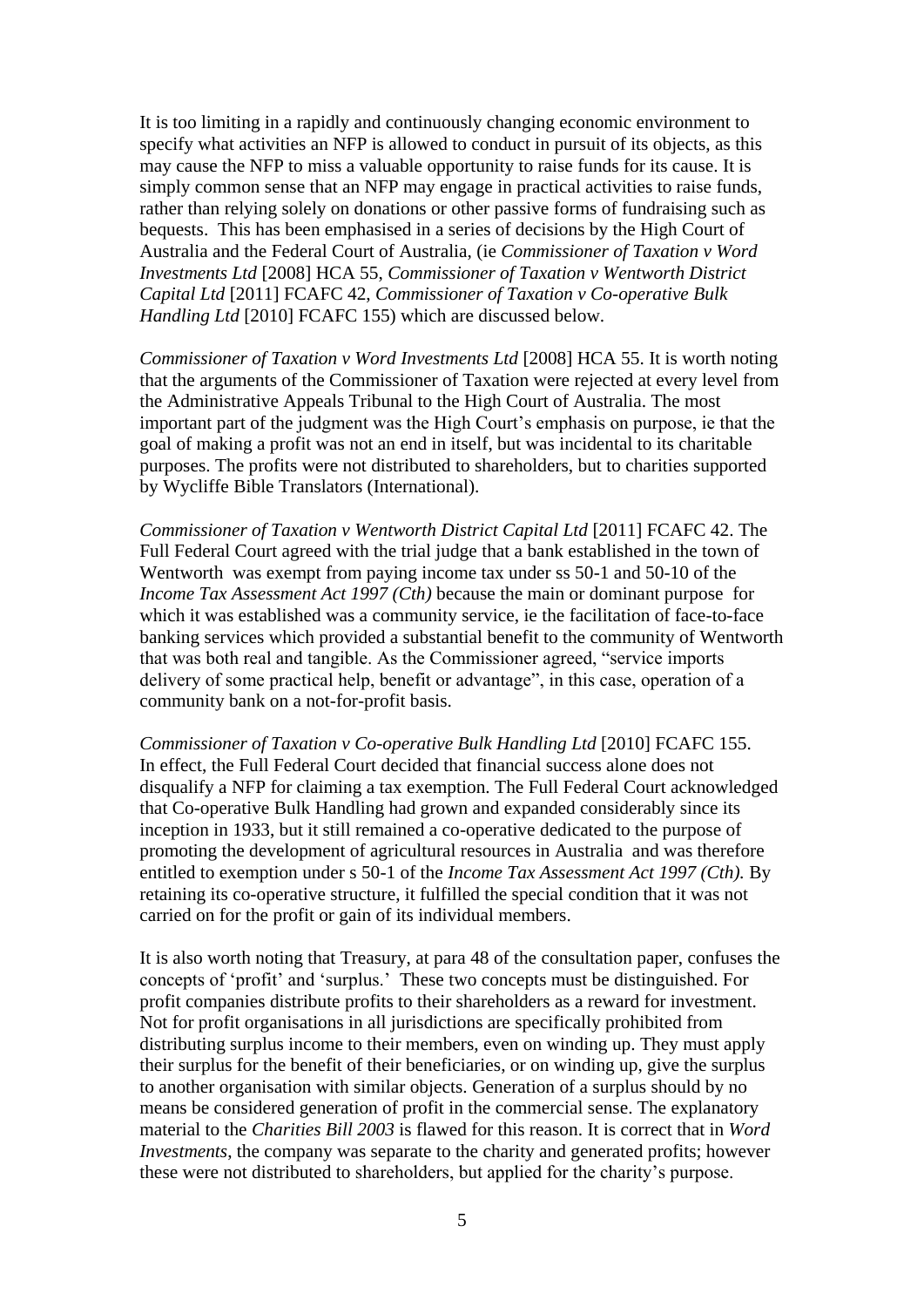The introduction of an Unrelated Business Income Tax was announced by the Assistant Treasurer in May 2011. This tax is intended to apply only to profit-making businesses that do not contribute to the altruistic purposes of the charity. Treasury has indicated that it is not intended that this tax apply to the following:

- simple activities like cake stalls and raffles;
- business ventures that contribute to the charity, such as op-shops;
- 'initially' to existing commercial activities;
- The 50,000 National Rental Affordability Scheme allocations.

It is therefore very unclear to what the tax will apply or why it is to be enacted. The tax is contrary to the Henry Review recommendations which recommended that the sector remain untaxed. This view is supported by the High Court and Federal Court decisions discussed herein.

### **2. Does the decision by the NSW Administrative Tribunal (ie** *Social Ventures Australia Ltd v Chief Commissioner of State Revenue* **[2008] NSWADT 331) provide sufficient clarification on the circumstances when a peak body can be a charity or is further clarification needed?**

This decision followed the Full Court of the Federal Court decision *Federal Commissioner of Taxation v Word Investments Limited* (2006) ATC 4715, which was subsequently upheld by the High Court as discussed above.

The NSWAT found that Social Ventures provided direct assistance to organisations (being various public charities) to meet their goals and increase their sustainability. Its constitution has clear charitable purposes and carries out its activities directly with other public charities. All funds (other than those used to pay staff and other proper expenses) were used for charitable purposes. It did not carry out any commercial activities for the whole community at large or in the abstract. The NSWAT found some similarity with the *Word Investments* case; however it stated that Social Ventures had an even stronger case for exemption, as there was a direct dealing by Social Ventures with the organisations which carry out the charitable ventures. Further, Social Ventures (unlike in *Word Investments*) did not undertake any independent business activity for profit.

Since this decision was made by the NSW Administrative Tribunal in 2008 and *Word Investments* was heard by the High Court also in 2008, that no higher court in any jurisdiction has been asked to reconsider this question. This fact indicates that it is not a controversial issue and that peak organisations presently holding charitable status have been correctly designated as such.

#### **3. Are any changes required to the** *Charities Bills 2003* **to clarify the meaning of 'public' or 'sufficient section of the general community' ?**

The definition of 'public benefit' in the *Charities Bill 2003* conflates the concepts of 'purpose' and 'activity.' It is flawed for the following reasons: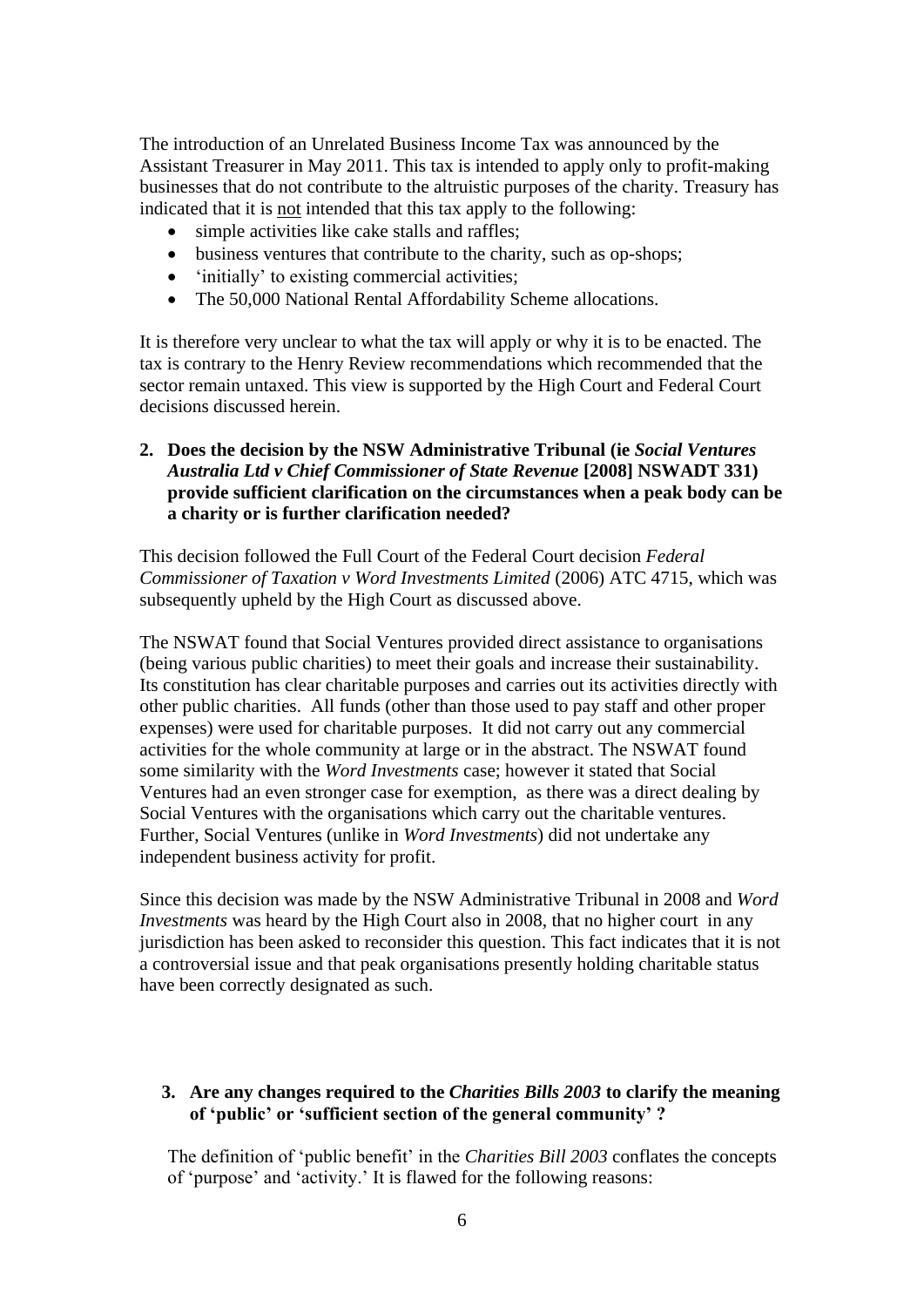- There is no legal, legislative or social consensus anywhere in the world on what is "universal or common good," rendering this term meaningless;
- The requirement of "practical utility" is unrealistic. While it is noted in the explanatory memorandum that "practical utility" may include social, mental and spiritual benefits, there is a real risk that many charitable purposes, for example cultural activities, may not be perceived as having "practical utility" in the sense that the activities may be intangible or ephemeral while still having value;
- The requirement that it be "directed to the benefit of the general community or to a sufficient section of the general community" is discriminatory. It could have the (no doubt unintentional) effect of excluding charities aimed at benefiting minorities, such as sufferers of rare medical conditions. A charitable purpose should not be excluded on the basis that only a small minority may benefit from it. Many charities have been founded for just this purpose as small minorities may not be able to avail themselves of government or private services due to their lack of numbers and isolation resulting from their minority status.

The disqualifying purpose in the *Charities Bill 2003* is no longer appropriate, given the High Court decision in the *Aid/watch* case. Illegal activities should be the only disqualified purposes.

The recommendation for a public benefit by the 2010 Senate Economics Committee Inquiry is preferable, although once again it sees the insistence on "a significant section of the public" as a remedy against charities being set up to benefit "individuals" with a material connection to the entity." As stated in question 4, FIA is not aware of any complaints to its Ethics Committee that any of its members are set up only to benefit such individuals and suggests that this scenario is rare in Australia. Therefore, care should be taken that regulation of charities does not unnecessarily fetter or hamper their activities or distribution of surpluses to beneficiaries through overzealous regulation.

#### **4. Are changes to the** *Charities Bill 2003* **necessary to ensure beneficiaries with family ties (such as native title holders) can receive benefits from charities?**

FIA cannot comment on native title holders as these do not fall within FIA's mission. No such matters involving any beneficiaries with family ties have been drawn to FIA's attention.

**5. Could the term 'for the public benefit' be further clarified, for example, by including additional principles outlined in ruling TR 2011/D2 or as contained in the Scottish, Ireland and Northern Ireland definitions or in the guidance material of the Charities Commission of England and Wales?**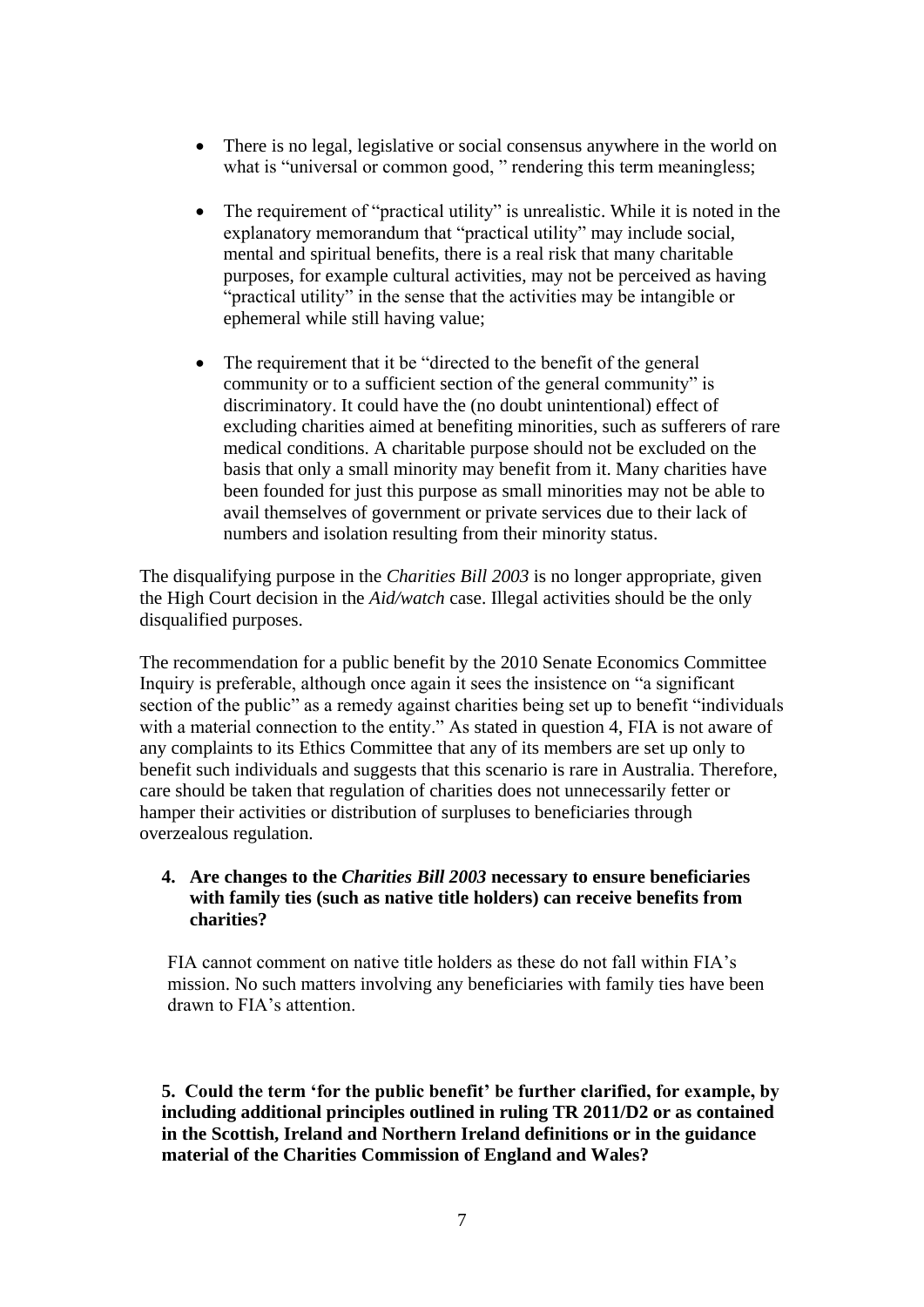Note that the correct reference to the ATO ruling is TR 2011/4 as it is no longer a draft. The ATO ruling applies a restrictive approach to 'public benefit' without setting out its rationale. Given the ATO's failure in a number of important cases, it appears that its ruling is attempting to restrict charitable purpose in another way, rather than summarising the current state of the law.

For example, while social, recreational and sporting activities are traditionally non charitable, community based activities do fall within the public benefit test and can be distinguished from commercial or professional activities. There seems to be no legal or policy reasons to prevent community based social, recreational or sporting activities from being charitable, provided that the benefits are not conferred on their private members but to beneficiaries as with charities in other categories.

Similarly, in view of the *Aid/watch* case, there is no reason to prevent organisations carrying out advocacy as a primary mission from being regarded as charitable, even if the advocacy was not restricted to one particular purpose but a number of different purposes.

## **6. Would the approach taken by England and Wales of relying on the common law and providing guidance on the meaning of 'public benefit' be preferable on the grounds that it provides greater flexibility?**

While adhering to the  $19<sup>th</sup>$  century categories of charitable purpose, the Charity Commission for England and Wales recognises the need for flexibility to meet modern situations. This is important because the traditional definitions are limited in scope as they were devised to reflect the standards of a very different society. To date, FIA has opposed the introduction of a definition for this reason, ie that it could be used to limit the categories of charity available for tax deduction/DGR status.

<http://www.charity-commission.gov.uk/Publications/RR1a.aspx>

## **7. What are the issues with requiring an existing charity or an entity seeking approval as a charity to demonstrate they are for the public benefit?**

Existing charities should be distinguished from entities seeking approval as they fall under separate circumstances.

Existing charities operate on the basis that they have successfully been designated as a charity. If their status as charities were to be become uncertain, this would have a detrimental effect on their activities, possibly even causing them to cease, and would not be in the public interest.

Entities seeking approval as a charity may be expected to comply with requirements set by the ACNC when they are known.

**8. What role should the ACNC have in providing assistance to charities to charities in demonstrating this test and also in ensuring charities demonstrate their continued meeting of this test?**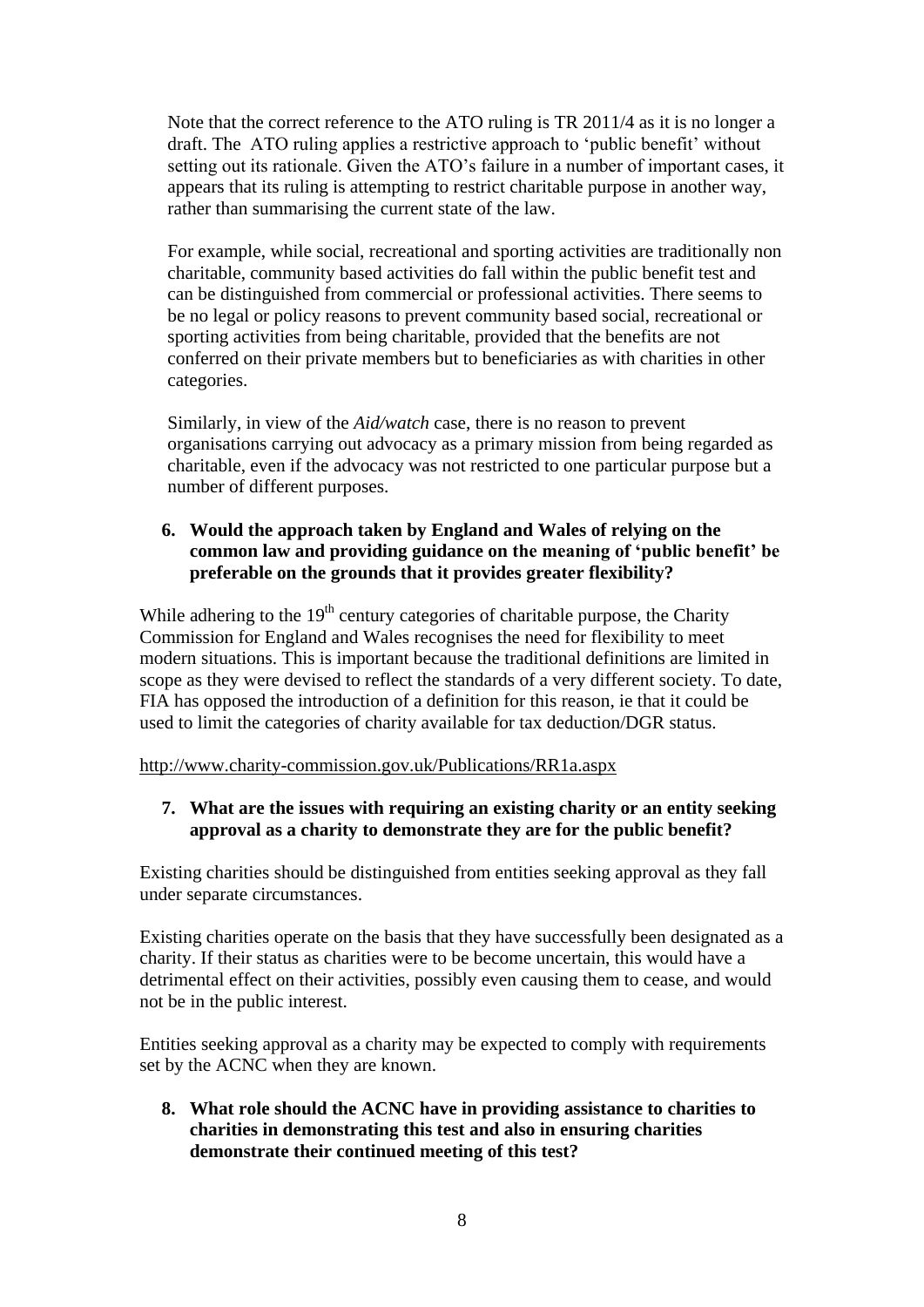FIA supports an educational role for the ACNC in providing education, both through an information portal and education programs. The New Zealand Charities Commission information portal is an excellent example as it is both highly informative and easy to use.

## **9. What are the issues for entities established for the advancement of religion or education if the presumption of benefit is overturned?**

FIA cannot answer this question as it represents fundraisers from both secular and religious charitable organisations as well as commercial organisations.

## **10. Are there any issues with the requirement that the activities of a charity be in furtherance or in aid of its charitable purpose?**

As discussed in questions 1 and 2, FIA supports the current status quo in the *Income Tax Assessment Act 1997 (Cth)* as interpreted by the High Court and Federal Court in *Commissioner of Taxation v Word Investments Ltd* [2008] HCA 55, *Commissioner of Taxation v Wentworth District Capital Ltd* [2011] FCAFC 42, *Commissioner of Taxation v Co-operative Bulk Handling Ltd* [2010] FCAFC 155.

### **11. Should the role of activities in determining an entity's status as a charity be further clarified in the definition?**

In 2002, the UK Government's Strategy Unit, in its report "Private Action, Public Benefit" made the following recommendations for reform to the charitable sector:

- Amend charity law to allow charities to trade within the entity of the charity, without the need for separation. The power to undertake trade would be subject to a specific duty of care.
- The duty of care to be exercised by charities is similar to the fiduciary duty of trustees under the old UK Trust Act, ie the following duties should be included:
	- o Duty of care to give proper consideration to minimise the risk of trading;
	- o Duty to take independent legal or financial advice.
	- o Duty to consider the form of income generation and whether it is both legally and ethically acceptable for an NFP to be trading in.
	- o Duty to compare the economies of the trade with the purpose of the charity.

FIA is of the view that these recommendations could be applied to Australian NFPs, in particular companies limited by guarantee and co-operatives. With the introduction of the Australian Charities and Not-for-Profit Commission, it is anticipated that the incorporated association will be developed into a structure more suitable for national use. At the time of these submissions, no further details have been forthcoming.

## **12. Are there any issues with the suggested changes to the Charities Bill 2003 as outlined above to allow charities to engage in political activities?**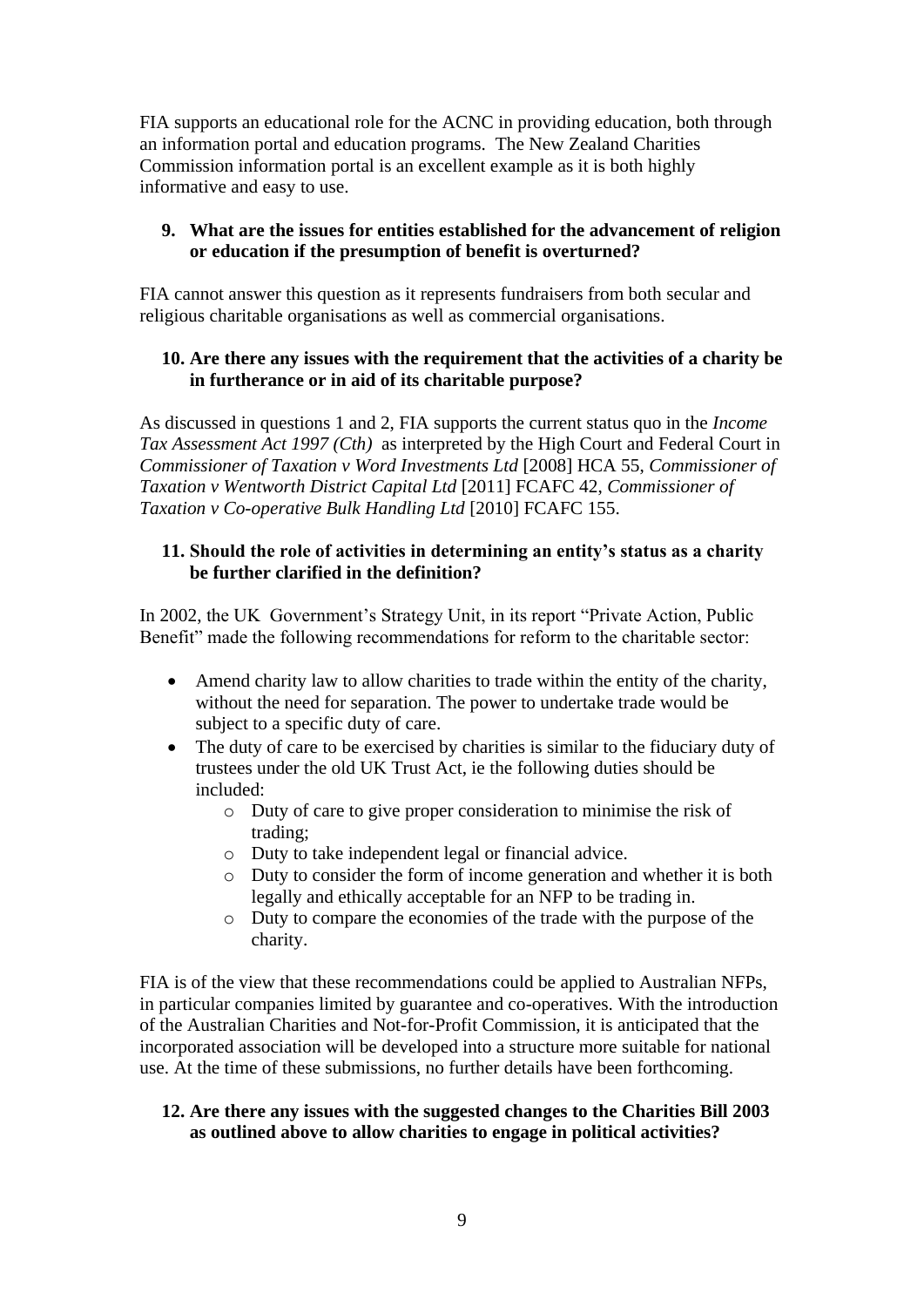The Charities Bill 2003 is outdated in light of the High Court's progressive decision in *Aid/Watch Incorporated v Commissioner of Taxation* [2010] HCA 42*("the Aid/Watch case")*

The High Court agreed that there is an implied right in the Australian Constitution for all Australian voters to engage in political debate. The Australian Constitution, which is the basis of the Australian political system, allows voters to communicate directly with legislators through referendums, in order to bring about changes in the Constitution. This means that the Constitution itself allows advocacy for legislative and political change and for this reason, the traditional English common law must be adapted to be consistent with the requirements of the Constitution. The outcome for charities in Australia is that there is no general doctrine which excludes political objects from charitable purposes. The decision overturns over 100 years of accepted law on the role and purpose of charities, bringing Australian law up to date with how modern charities work.

This means that charities will now be able to advocate for political change, generate public debate and lobby the government for change on issues that are relevant to the work they do. By standing up for the right for charities to engage in political debate, the High Court has ensured that Australian charities can now lead the way worldwide in advocating on matters of public benefit.

#### **13. Are there any issues with prohibiting charities from advocating a political party, or supporting or opposing a candidate for public office?**

In 2006, the ATO revoked the charitable status of Aid/watch after it criticised Federal Government foreign aid policy. The reasoning was that political advocacy was not a traditional charitable purpose, which since 1891, covered relief of poverty; advancement of education; advancement of religion; and other purposes beneficial to the community. Under English common law, which is influential in Australia, the rationale was that political purposes could not be charitable because a Court could not ascertain whether a particular political purpose such as a change in the law would be for the public benefit. This has generally been upheld in both the UK and Australia.

Since *the Aid/watch case*, political advocacy as an assistance to achieving a charitable purpose is now permissible. There is no reason why charities should be prohibited from political advocacy, lobbying or even support for candidates or parties. Such a prohibition would put them in a disadvantaged position compared to other organisations free to do so, and which also may attract tax exemptions. As charities generally need to raise funds from the general public, it may be counter-productive for them to support particular candidates or parties. However, this is a strategic issue for each charity's Board to assess. There is no reason why there should be a blanket prohibition on any such activities and this is now recognised in the ATO ruling.

## **14. Is any further clarification required in the definition on the types of legal entity which can be used to operate a charity?**

FIA refers to its answer to question 11.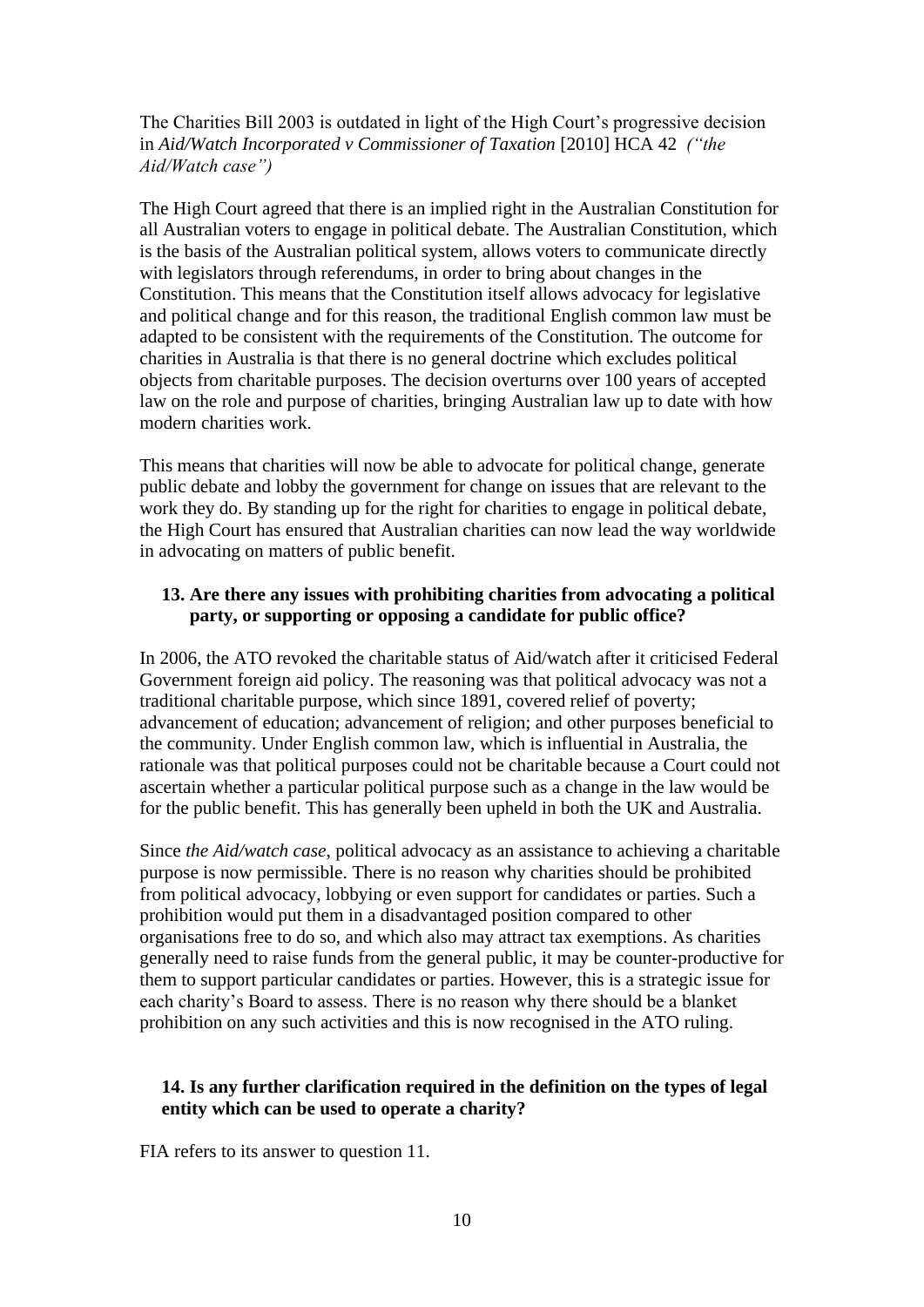#### **15. In the light of the** *Central Bayside* **decision is the existing definition of 'government body' in the Charities Bill 2003 adequate?**

The High Court's decision in *Central Bayside* is consistent with the Tax Office's interpretation of charity as outlined in [Taxation Ruling TR 2005/21](http://law.ato.gov.au/view.htm?DocID=TXR/TR200521/NAT/ATO/00001) (now superseded). Its constitution and purposes brought it within the legal definition of a charity, even though, like many charities, it had a purpose shared by the Commonwealth and was funded by the Commonwealth. However, this decision is at odds with the definition of 'government body' in the *Charities Bill 2003.*

The definition of "government body" has serious implications for many community organisations. Many such organisations currently have charitable tax deductible gift status and receive at least part of their funding from government sources. Government routinely funds organisations to do charitable work not done by the State, on the understanding that the funds will be augmented by additional monies from other nongovernmental sources. Not only does this often result in considerable services to the community at minimal public cost, it also facilitates relationship building between the community sector and financially privileged individuals and organisations and raises awareness and understanding of social justice issues. If such community organisations are denied recognition as charities, the funds from private individuals and organisations will be less likely to be forthcoming. Consequently, the work provided by those community organisations may no longer be performed and the valuable relationships between the private sector and the community will be diminished.

## **16. Is the list of charitable purposes in the Charities Bill 2003 and the**  *Extension of Charitable Purposes Act 2004* **an appropriate list of charitable purposes?**

The *Charities Bill 2003* was never enacted because it was inadequate to meet the needs of modern charitable organisations. As the High Court has recognised in its recent decisions, the categories of charitable organisation should not be closed as they need to be flexible to take into account the needs of modern organisations and the changing needs of the public. It is preferable to consider the purpose of a charity, and the distribution of its resources, rather than its activities.

## **17. If not, what other charitable purposes have strong public recognition as charitable which would improve clarity if listed?**

FIA is not aware of any research on public recognition of charitable purposes. However, research on giving patterns by Australians indicates that Australians now have an established culture of giving, notwithstanding the effects of the Global Financial Crisis, which only resulted in a small downturn. As expected, wealthier Australians donate more. As expected based on the populations of the different States and Territories in Australian, NSW leads the way with donations, donating almost 37.92% of the national total, followed by Victoria (28.75% of the national total), Queensland and West Australia (which demonstrates the effect of the mining boom in that State.) Australians also respond generously to disaster appeals, as indicated by the success of the Victorian Bushfire Appeal in 2009. These trends indicate strong public confidence in and support for Australian charities and their activities.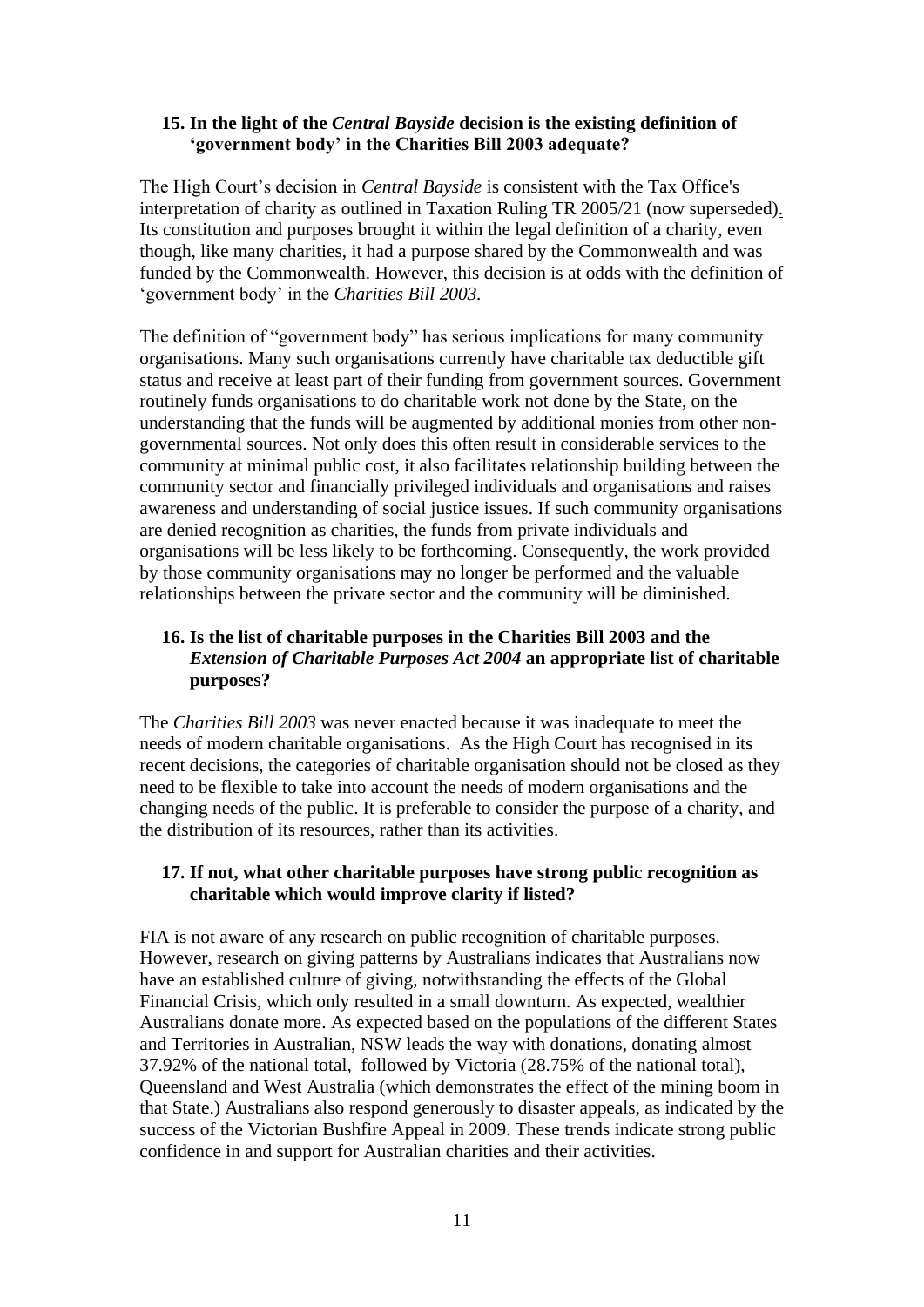The most recent research on tax deductible giving was carried out by Queensland University of Technology Australian Centre for Philanthropy and Non Profit Studies (ACPNS) for the year 2008 – 2009. As this is post Global Financial Crisis, the trends identified remain current. ACPNS analysed statistics provided by the Australian Taxation Office.

## [http://cms.qut.edu.au/\\_\\_data/assets/pdf\\_file/0004/87403/ACPNS-Current-Issues-](http://cms.qut.edu.au/__data/assets/pdf_file/0004/87403/ACPNS-Current-Issues-Sheet-2011_2.pdf)[Sheet-2011\\_2.pdf](http://cms.qut.edu.au/__data/assets/pdf_file/0004/87403/ACPNS-Current-Issues-Sheet-2011_2.pdf)

The Review Board's Report stated that the definition "any other purpose that is beneficial to the community" (as reflected in  $s.10(1)(g)$  of the Bill) would include the "promotion and protection of civil and human rights" and the "prevention and relief of suffering of animals".

FIA is not a human rights organisation, but many of its members support human rights. FIA is of the view that human rights is an issue of such fundamental importance to humanity it should be specifically recognised in the legislative definition of charitable purposes. It is recommended that the purpose of protecting and promoting human rights be included as a charitable purpose in its own right.

As community based social, recreational and sporting activities are important in Australian life, FIA also recommends that these be included as charitable purposes and be defined so that they are distinguishable from professional and commercial activities.

## **18. What changes are required to the Charities Bill 2003 and other Commonwealth, State and Territory laws to achieve a harmonised definition of charity?**

This is a matter for the Attorney-Generals of COAG and is too wide a question for FIA to answer in detail.

Australia is governed under the Westminster system, which ensures that the three arms of government – Parliament, the Courts and the Executive – are able to exercise checks and balances on each other. While Parliament is the supreme law maker, the courts are able to review both legislation and common law, interpreting these in the light of Parliamentary intention and community expectations. In the *Aid/watch* case, the High Court recognised that  $19<sup>th</sup>$  century rules for the operation of charities needed review to take into account the social, cultural and technological changes that have occurred to create modern society. The Executive, in the form of the ATO, was applying outdated concepts to a modern organisation. To date, Parliament has made no response, but FIA submits that it would be regressive for Parliament to reverse the  $Aid/watch$  decision by reverting to outmoded  $19<sup>th</sup>$  century concepts of charitable activities.

#### **19. What are the current problems and limitations with ADRFs?**

Under existing law, an ADRF must be established and expend its funds only in relation to one disaster. It cannot exist to collect funds before a disaster occurring and